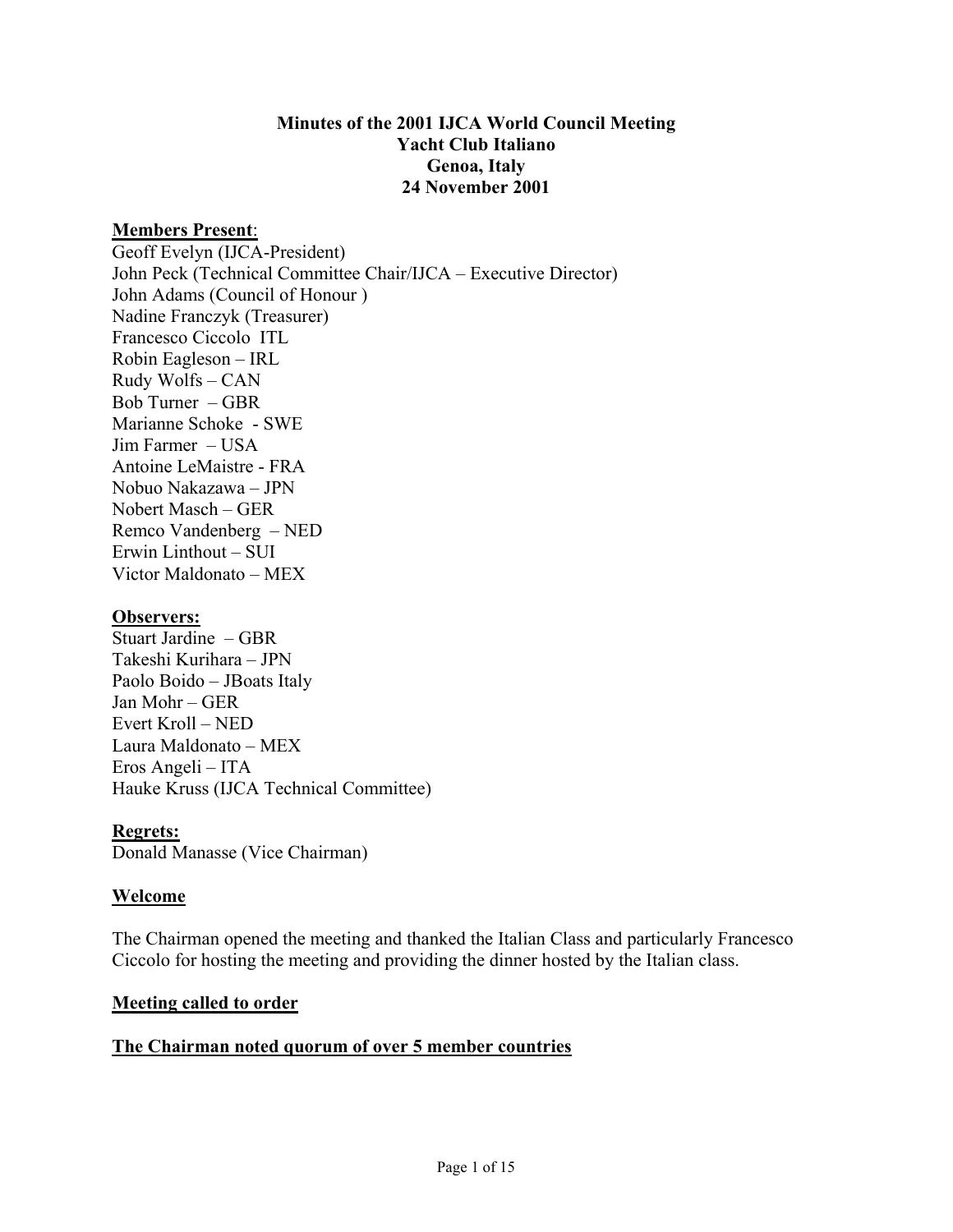# **Proxies**

- Bob Turner Australian proxy
- Francesco Ciccolo Monaco proxy
- Argentina, Caymen Islands & Peru proxy's received after allowable timeframe.

# **Votes**

- Number of votes for each NJCA represented was noted to be one except for the USA-JCA which is allotted 2 votes
- John Adams no vote
- $\bullet$  John Peck no vote

# **Review and Approval of Minutes for 2000 World Council Meeting**

- The Netherlands had a question with regard to item in paragraph 3. Explanation provided
- The Chairman allowed that we can deal direct with Paulo per Jeff Johnstone's conversation and memo to UK Class
- The Chairman suggested that the Executive Director have a conversation with JBoats regarding the European dealership issue. Donald Manasse, the Vice-Chairman will check on legality of dealership program within the European Union. There were no objections to this.
- Paulo Boido mentioned that the current dealer system makes it extremely difficult to sell boats.
- Stuart Jardine reiterated the monetary issue regarding viability of purchasing boats.
- Remco Vandenberg questioned item #12 regarding clarification of assistance with NJCA's for Medemblik Worlds. The Chairman reiterated that the IJCA will assist helping with communications.

\*Francesco Ciccolo moved that the minutes be approved with above notations. Jim Farmer seconded. **Motion Carried**

The Chairman mentioned thanks to Wayne Clough for his service.

John Peck is acting Executive Director of IJCA. The decision of appointment will be based on constitutional changes approved at this meeting.

John Peck gave a history of the Executive Director's position and difficulties in not having adequate financial accountability since 1995 that has resulted in the separation of IJCA and USA-JCA offices.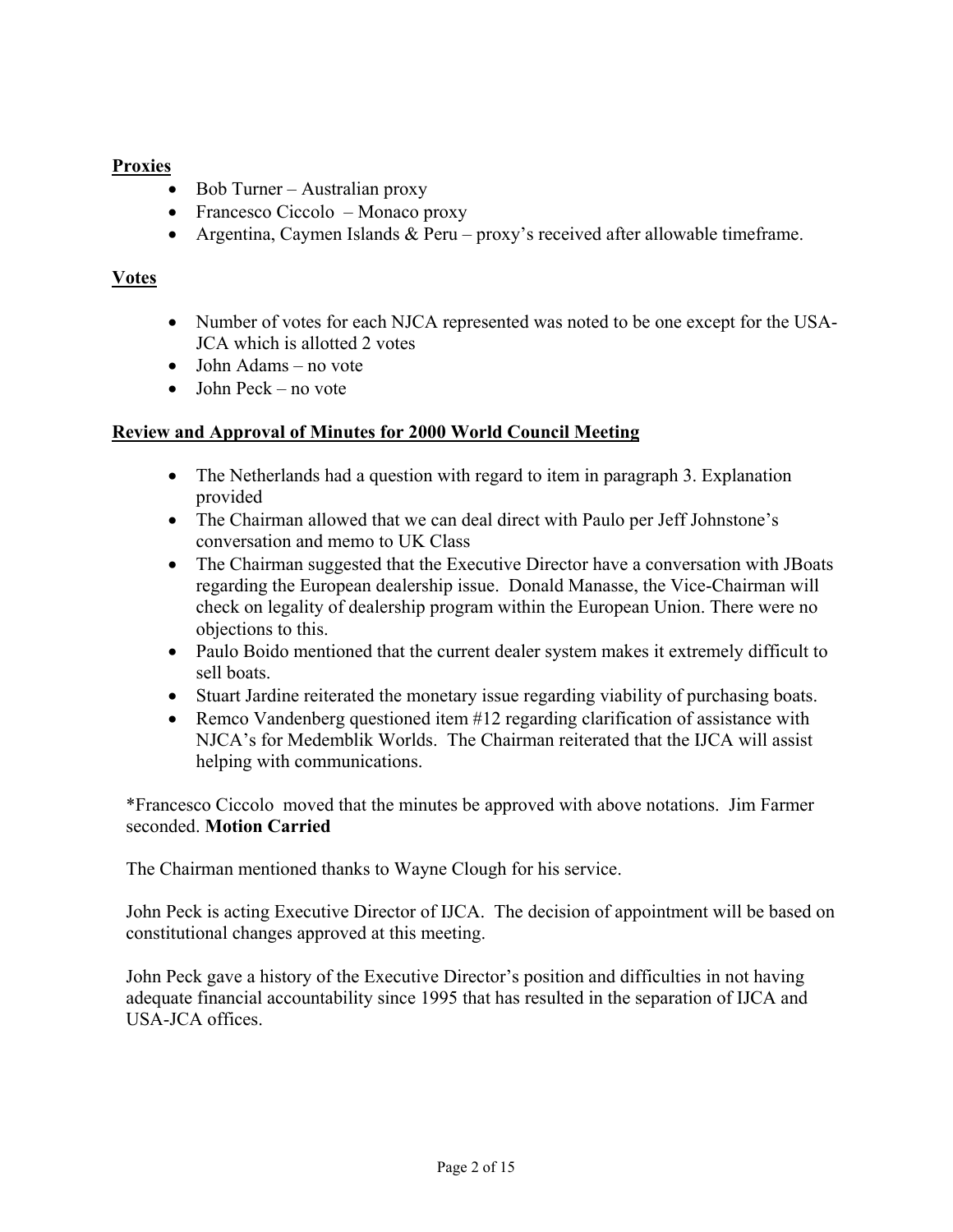### **Measurement Certification**

It was proposed that all NJCA's have the IJCA Measurement Certificates issued through the IJCA office, by submission of the standard measurement forms printed in the Rule Book.

- Marianne Sckoke reiterated her difficulties since her database of certificates had crashed. This would help her as well.
- Francesco Ciccolo stated that he has measurement information from seven recognized measurers. He has support for each, approximately 460 boats. He has a time issue of getting copies from the Italian Sailing Federation.
- Haucke will help with the cross-country boat sales since measurers in the country of the boat purchase may not be known.
- Paulo Boido said new boats, in general, will not be measured at the factory, and asked for a procedure to be put in place.
- Bob Turner asked for clarification on requirement.
- The Executive Director indicated
	- 1. Builders certificate is issued, but the information has not always made it to the class office
	- 2. The class office can help facilitate the measurement process.

Bob Turner moved: An International measurement database will be maintained by the IJCA office. Francesco Ciccolo seconded. All approved, no nays.

\* **Motion Approved**: An International measurement database will be maintained by the IJCA office. This includes builders certificate and ensuing measurement forms.

- John suggested that since we now have a measurement database, the IJCA should also maintain a membership database for cross reference. Measurement Certificates should only be issued to current IJCA members.
- Francesco said that the IJCA office should go back to the NJCA's to check membership. He disagreed with the IJCA office holding a membership database.
- Various countries discussed the pros and cons of this process.
- The Chairman asked if we could ask the NJCA's to submit a list of member names by December 31, 2001

Francesco Ciccolo moved: That an International membership database will be maintained by the IJCA Class Office. Seconded by Rudy Wolfs Wolfs. All approved, no nays.

\* **Motion Approved**: That an International membership database will be maintained by the IJCA Class Office. Membership cards will be sequentially numbered so that each member will be identified by a unique number.

• Stuart Jardine asked that all communication/information from IJCA go directly to the NJCA's first, including all recognized class measurers communication regarding measurement.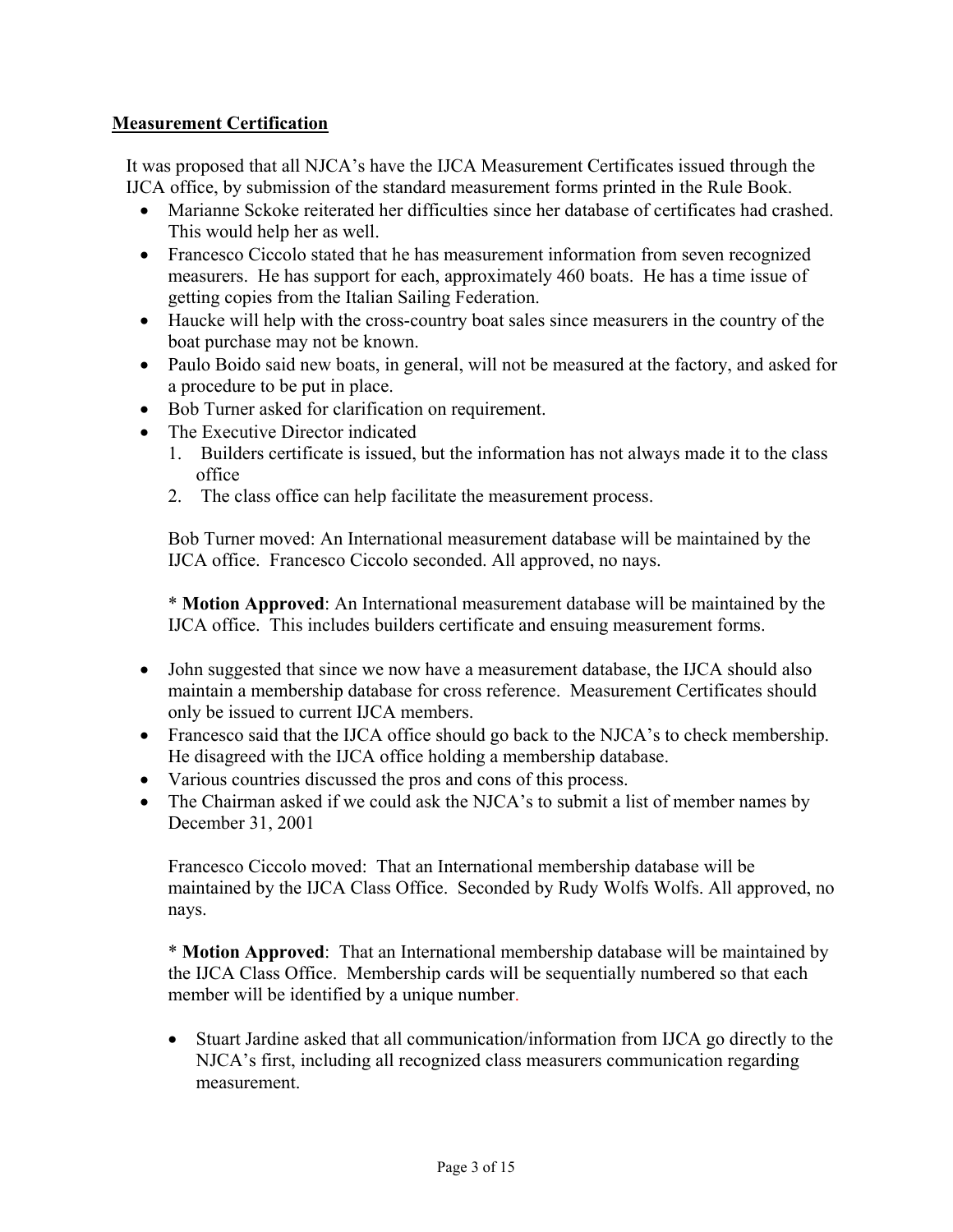### **BREAK – 10:30 A.M.**

### **Website**

- John Peck gave out examples of IJCA website formats for everyone to look at with members vs. nonmembers sections.
- Rudy Wolfs gave thoughts on their process of developing the website. In Canada being open was better to build membership.

### **Open Forum for ideas on Promotion & Development**

- Rudy Wolfs gave techniques to building fleets, districts, etc., to help NJCA's
- The Chairman gave an example of local rule by Bermuda that all boats stay in the water and this has helped participation.
- Remco Vandenberg described his (Netherlands's) winter series
- Stuart Jardine described his club series, rotation of class regattas, calling oneness for participation, and helping children
- Robin Eagleson suggested targeting clubs that don't currently have fleets to add a start and they will bring boats. Two new fleets have been started from this.
- Bob Turner called for increased participation by organizations (universities, organized youth programs). He also suggested lending boats to juniors.
- Rudy Wolfs is keeping track of development ideas for the group.
- Francesco Ciccolo commented on the need for organized transportation of boats between three specific regattas to increase participation so that owners can come by car without having to move their boats between each of the locations. He suggested that a sponsor be found to help subsidize the trucking costs.
- Stuart Jardine said he would develop a basic ground up tuning guide for the new owner, not high level like the World Champion tuning.
- Remco Vandenberg said that combined with the equipment, the manufacturer should get enough funds together to have a J24 at a boat show. It would build interest in the used boat and membership basis.
- Rudy Wolfs shared ideas they implemented in Canada
	- o Subsidize entrance fees for boats traveling more than 250 km.
	- o Standard NOR's & SI's
	- o Use of RC's who are experienced in J24 class racing
	- o Canada will be trying a one day only weekend race series
- Antoine LeMaistre brought up the demand for used boats at a reasonable price
- Paulo Boido asked that the IJCA assist in an advertising and promotion strategy since builders can't afford to do advertising on their own.
- Rudy Wolfs said that Canada is now giving the option to members to automatically renew memberships on-line at 1/1 on their application to charge, unless they decide to notify the NJCA that they don't want to renew. He asked for all to contribute to knowledge base for the website on development.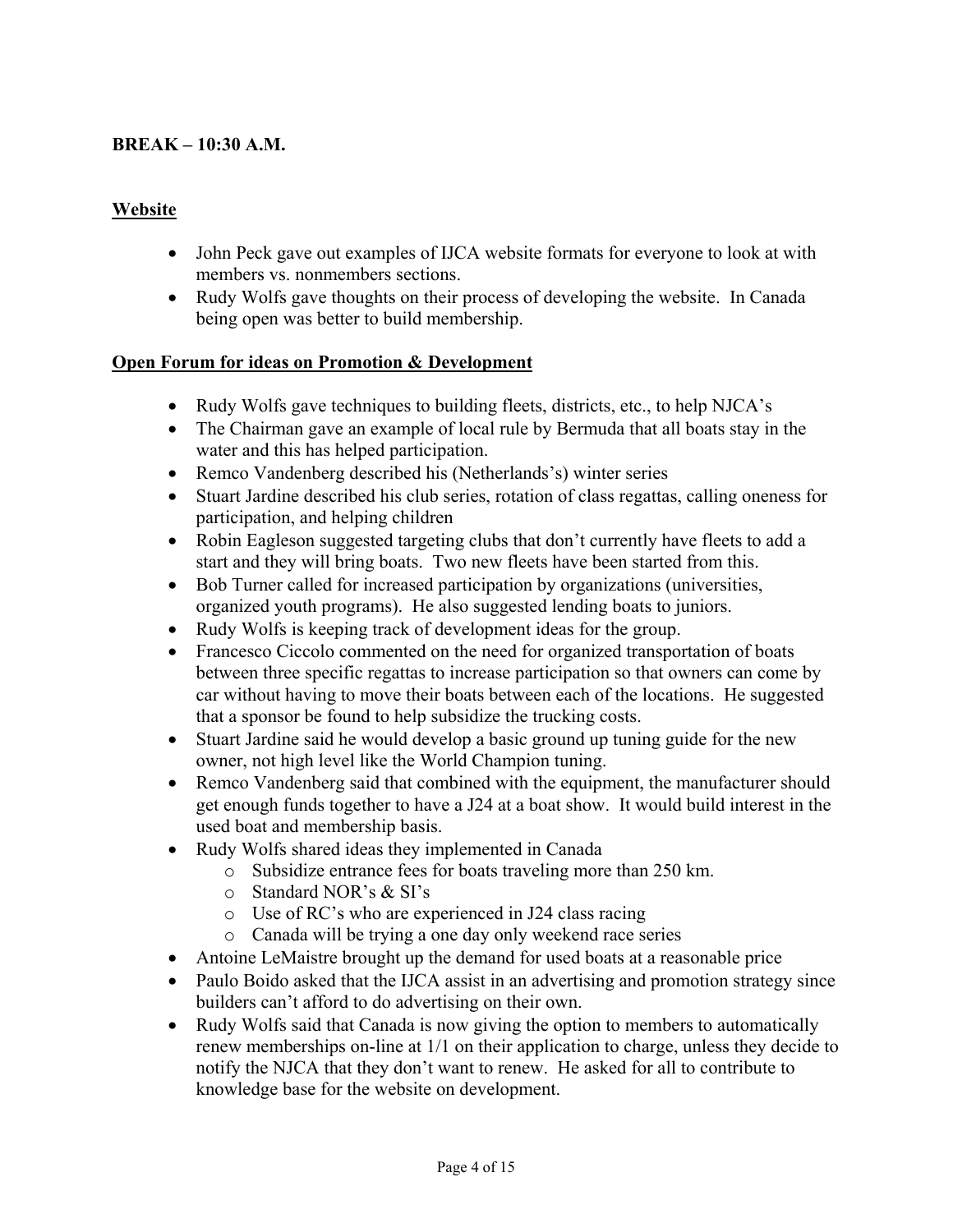• Francesco noted that the *International J/24*, again had an advertisement on the back cover for the J/22, even after asking at the last AGM that it not be allowed. He moved: That no advertisements for other classes be allowed in the magazine, and that photos of J/24's that were not within the rules not be published. Robin Eagleson seconded. All approved, no Nays

\* **Motion Carried**: That the *International J/24* will not accept advertisements for other sailing class associations, and only photographs of legal J/24's will be published.

# **Royalty Tag Discussion**

- John Peck reviewed the royalty tag situation and stated that royalty tag dollars are being misapplied, and that the money is going to the countries where the sails are sold, instead of where the sails are being used. He specifically noted that the largest sailmaker in the USA exported 20% of its sails to seven other countries, while the royalty fees were paid to the USA-JCA. John suggested that when the exported sails could be specifically identified, the royalty will be credited to the correct NJCA. This will be done for the year that ended  $30<sup>th</sup>$  September 2001.
- John Peck proposed that all sail makers go directly to the IJCA, rather than to NJCA's, so that royalty fee will benefit the country where that the sail was used. He stated that the intent of the royalty tag program was for the mark-up amount to benefit the country of use, not the country of purchase. It may be seen as a use tax to support a national class office. Those who race or sail the most, pay the most.
- John Peck proposed a \$30 charge per tag, and that each country of destination will receive a credit for the difference (i.e. \$10 to IJCA and \$20 to each NJCA)
- Jim Farmer asked if purpose of tags was for copyright.
- The Chairman and John Peck reiterated no.
- Stuart Jardine explained issues regarding purchase of sails from other countries, and origin of tags. The UK has many small sail makers
- The Chairman proposed a pilot program for the next year in the USA with the largest sail makers, Quantum and North Sails. The sail makers will purchase royalty tags from the IJCA, and provide information as to the country code on the sails sold. \$20 per tag will then be credited to the account of the NJCA of final destination.

It was agreed that a pilot program would be carried out in the USA with the cooperation of North Sails and Quantum Sails. These two sail-makers will supply information on where the sails are sold and appropriate debits and credits will be granted to each country.

### **Constitutional Changes**

The Chairman indicated that there was a need to update several sections of the IJCA Constitution. The proposed changes had been shared with the Executive Committee more than thirty days prior to the 2001 WC meeting, as required by the Constitution and also shared, by email, with each member nation at least thirty days prior to the 2001 WC meeting. Additionally each person at the meeting was given copies of the changes the previous evening. The Chairman asked if anyone had questions. A general discussion of all the changes took place. Minor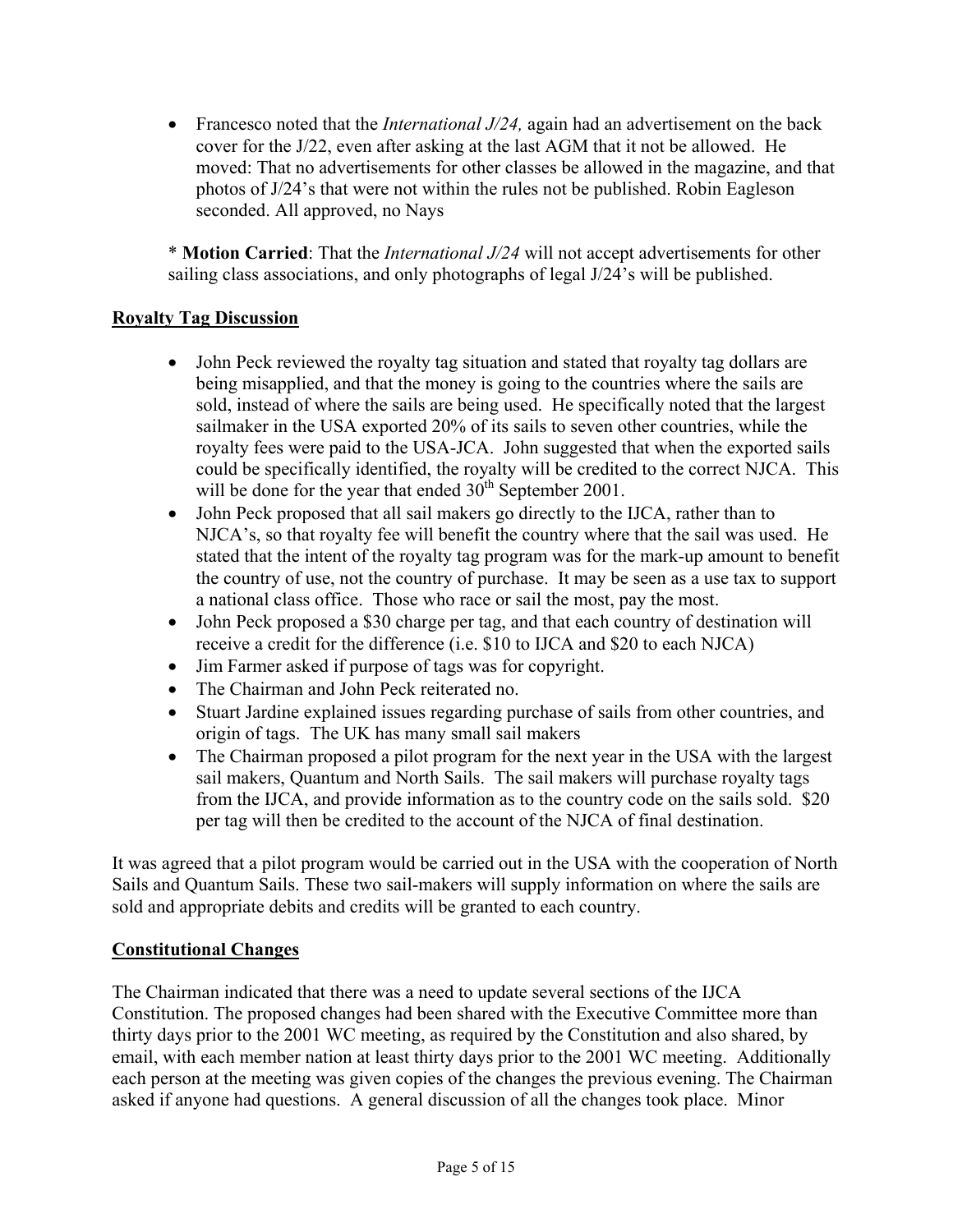changes to the original proposals that were suggested and approved are incorporated in the "Proposed:" wording that follows.

### **Proposed Changes:**

### **6. Annual Subscriptions and Fees**

| Current:         |                                                                                                             |
|------------------|-------------------------------------------------------------------------------------------------------------|
| 6.2              | Subscriptions and fees for each calendar year are due and payable to the IJCA<br>prior to March 1.          |
| Proposed:<br>6.2 | Subscriptions and fees shall cover the calendar year commencing on January 1,<br>and ending on December 31. |
| Changes:         | Deletes a due date and specifies the period covered.                                                        |

Reason: To clarify the period covered by annual subscriptions and fees. **\* Approved, 12 in favor, no Nays** 

### **8. Management of the IJCA**

Current:

| Cancuit.  |                                                                                  |  |  |
|-----------|----------------------------------------------------------------------------------|--|--|
| 8.1       | The day-to-day affairs of the IJCA shall be managed by the Council assisted by a |  |  |
|           | Technical Committee and by an Executive Committee.                               |  |  |
| Proposed: |                                                                                  |  |  |
| 8.1       | The day-to-day affairs of the IJCA shall be managed by the Executive Director of |  |  |
|           | the IJCA as prescribed by the Executive Committee.                               |  |  |
|           |                                                                                  |  |  |
| Changes:  | Deletes "Council" and "Technical Committee". Adds Executive Director             |  |  |
|           |                                                                                  |  |  |
| Reason:   | Formalises what has been done administratively by the Executive Director for the |  |  |
|           | past several years.                                                              |  |  |
|           | $\star$ Annuavad $\theta$ in favor no Nava                                       |  |  |

**\* Approved, 9 in favor, no Nays** 

### **9.9 Annual Meeting of the Council**

Current:

9.9.3 Appoint a Secretary who shall keep correct minutes of all Council meetings together with the IJCA Class Register and be responsible for communicating the decisions of the Council to all Members. An appointed Secretary shall not be a member of the Council.

Proposed:

- 9.9.4 In odd years, elect one of its Active NJCA appointed members or any Full Member, in good standing, of an Active NJCA to act as Finance Chairman for a period of two years. The primary responsibility of the Finance Chair is to be the liaison between the Executive Committee and the Executive Director to assist in the preparation of the annual budget, and to monitor any budget variances.
- Changes: Renumber to 9.9.4 and delete the last sentence. Add elected position that was formerly appointed by the Executive Committee (see also changes to 10.6).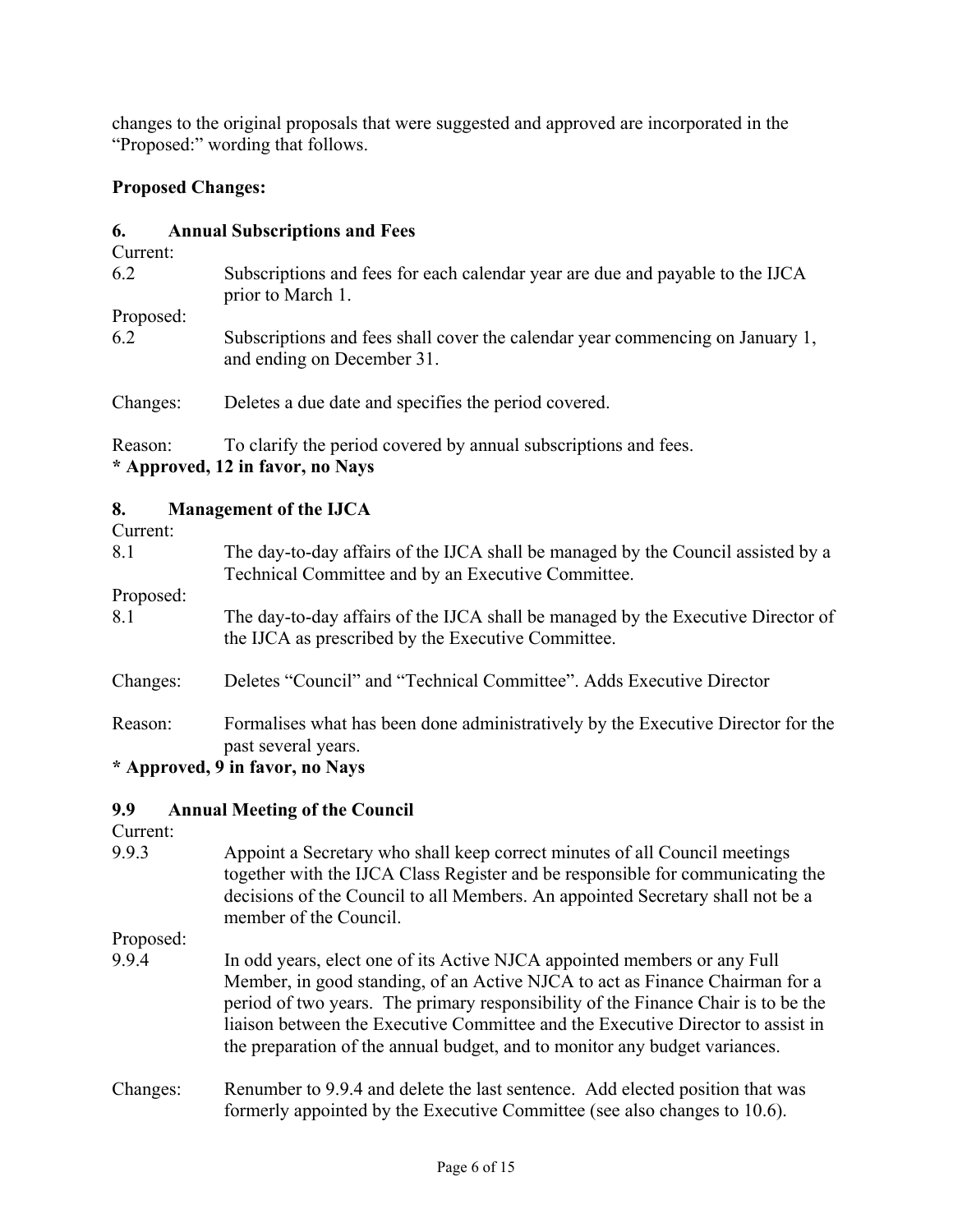Reason: To renumber in logical order, change an appointed position to an elected officer, and define the responsibilities of the Chairman of the Finance Committee.

### **\* Approved, 10 in favor, one Nay**

| Current:                         |                                                                                                                                                                                                                                                                                                                                                         |  |
|----------------------------------|---------------------------------------------------------------------------------------------------------------------------------------------------------------------------------------------------------------------------------------------------------------------------------------------------------------------------------------------------------|--|
| 9.9.4                            | Appoint a Treasurer who shall have charge of the funds of the IJCA, make sure<br>disbursements as the Council may direct, keep an accurate record of the financial<br>affairs of the IJCA and present a financial statement at each annual meeting or as<br>requested by the Executive Committee. The Secretary may also be appointed the<br>Treasurer. |  |
| Proposed:                        |                                                                                                                                                                                                                                                                                                                                                         |  |
| 9.9.3                            | Appoint a Secretary who shall keep correct minutes of all Council meetings<br>together with the IJCA Class Register and be responsible for communicating the<br>decisions of the Council to all Members.                                                                                                                                                |  |
| Changes:                         | Primarily wording, and renumber 9.9.4 to 9.9.3.                                                                                                                                                                                                                                                                                                         |  |
| Reason:                          | Renumber for logical order, delete the last sentence of (old) 9.9.4 to allow a<br>Council Member to serve as Secretary. The Executive Director is the Treasurer as<br>defined in New 10.4.2. See also changes for 10.1.                                                                                                                                 |  |
| * Approved, 11 in favor, no Nays |                                                                                                                                                                                                                                                                                                                                                         |  |

### Current:

| 9.9.5     | Appoint a qualified auditor who shall examine the correctness of the accounts and<br>certify the annual financial statement. |  |
|-----------|------------------------------------------------------------------------------------------------------------------------------|--|
| Proposed: |                                                                                                                              |  |
| 9.9.5     | Appoint a qualified auditor who shall examine the correctness of the accounts and<br>review the annual financial statement.  |  |

- Changes: Replace "certify" with "review".
- Reason: A "review" is a cheap audit. There are adequate safeguards in place through the budgetary process, the role of the Finance Chairman, and approval of expense reports to provide adequate internal control of accounts, and therefore eliminate the need for a full-blown audit.

# **\* Approved, 10 in favor, no Nays**

#### Current:

| 9.9.7     | An NJCA not represented at a Council meeting may assign a proxy to any other        |
|-----------|-------------------------------------------------------------------------------------|
|           | NJCA which is represented so that it can vote on its behalf in accordance with      |
|           | Paragraphs 9.2 and 9.4. This proxy must be in writing and received by mail,         |
|           | telex, fax or electronic mail and received by the representative and the Secretary  |
|           | of the IJCA and the Class Office no later than seven (7) days prior to the meeting. |
| Proposed: |                                                                                     |
| 9.9.7     | An NJCA not represented at a Council meeting may assign a proxy to any other        |
|           | NJCA, that is represented so that it can vote on its behalf. This proxy must be in  |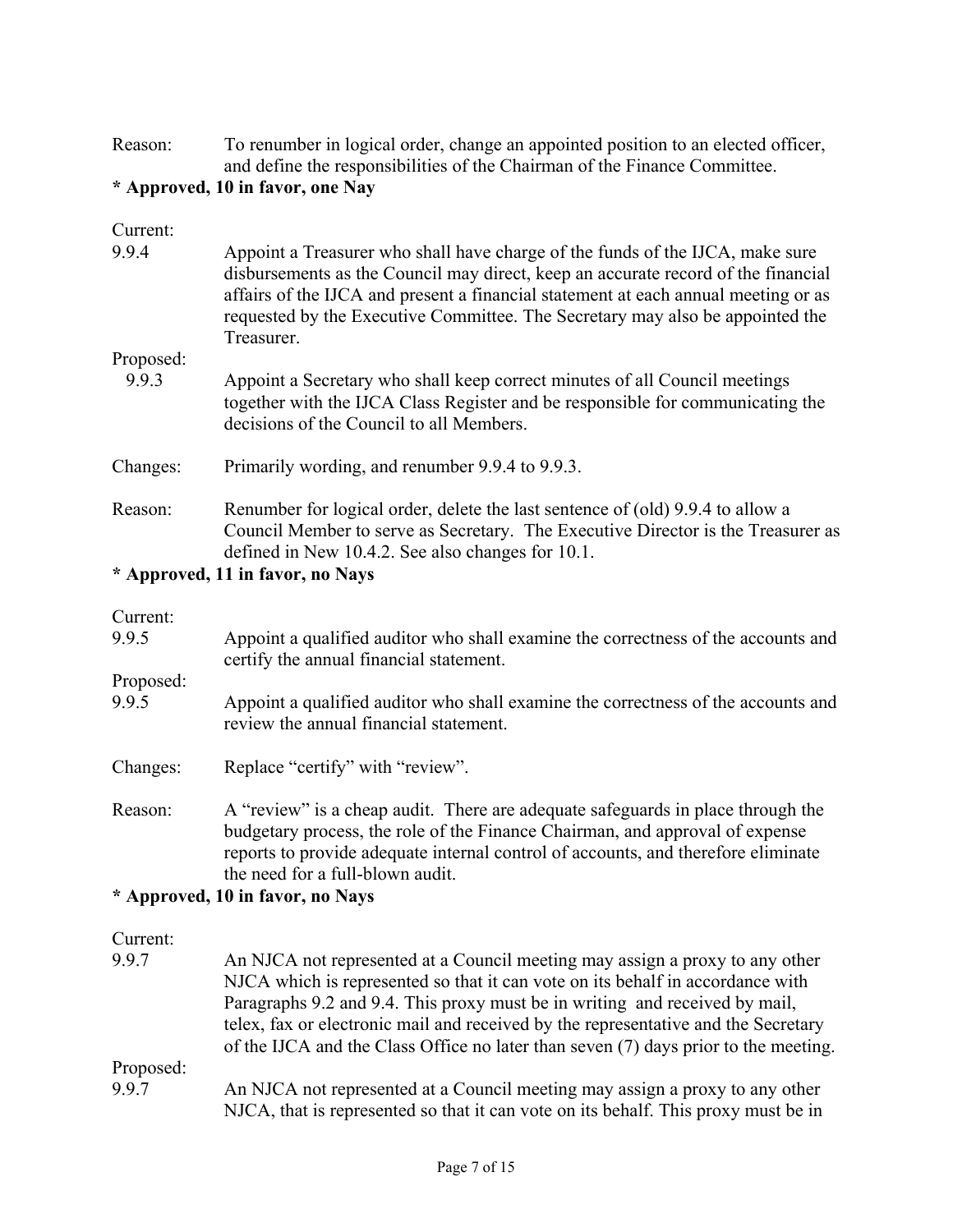writing and received by mail, telex, fax or electronic mail and received by the representative and the Executive Director of the IJCA no later than seven (7) days prior to the meeting.

Reason: To correct grammar, remove references to erroneous paragraphs and designate the Executive Director as the recipient instead of the Secretary.

### **\* Approved, 12 in favor, no Nays**

#### **10. Executive Committee**

#### Current:

10.1 The Executive Committee shall consist of the Chairman and Vice-Chairman of the Council, the immediate Past Chairman of the Council, the Chairman of the Technical Committee and appointee of the Copyright Holder and three other council members, one of whom shall be the NJCA representative of the country hosting the next World Championship.

#### Proposed:

- 10.1 The Executive Committee shall consist of the Chairman and Vice-Chairman of the Council, the immediate Past Chairman, the Chairman of the Technical Committee, the Finance Chairman, and three other council members (two of whom shall be elected by the World Council each year, and one of whom shall be the NJCA representative of the country hosting the next World Championship). The immediate Past Chairman is a non-voting member of the Executive Council.
- Changes: Deletion of the immediate Past Chairman as a voting member, deletion of an appointee of the Copyright Holder, addition of the Finance Chairman, and to specify the make up of the other three council members.
- Reason: The Executive Committee should be made up of current serving members of the World Council. It allows the input of fresh ideas and policies to be put forward and discussed without the pressures and biases of past administrations.

The Class has matured to the point where an appointee of the Copyright Holder is not needed within the Executive Committee to initiate or approve strategic policy. The Copyright Holder and the Designer, or appointees, still have the right to attend, as voting members, the World Council meeting. In addition the Designer, or an appointee, sits as member of the International Technical Committee.

The Finance Chairman is the liaison between the Executive Committee and the Executive Director, to assist in the preparation of the annual budget and to monitor any budget variances, and therefore needs to be part of the Executive Committee to provide input as to policy and direction.

#### **\* Approved, 12 in favor, no Nays**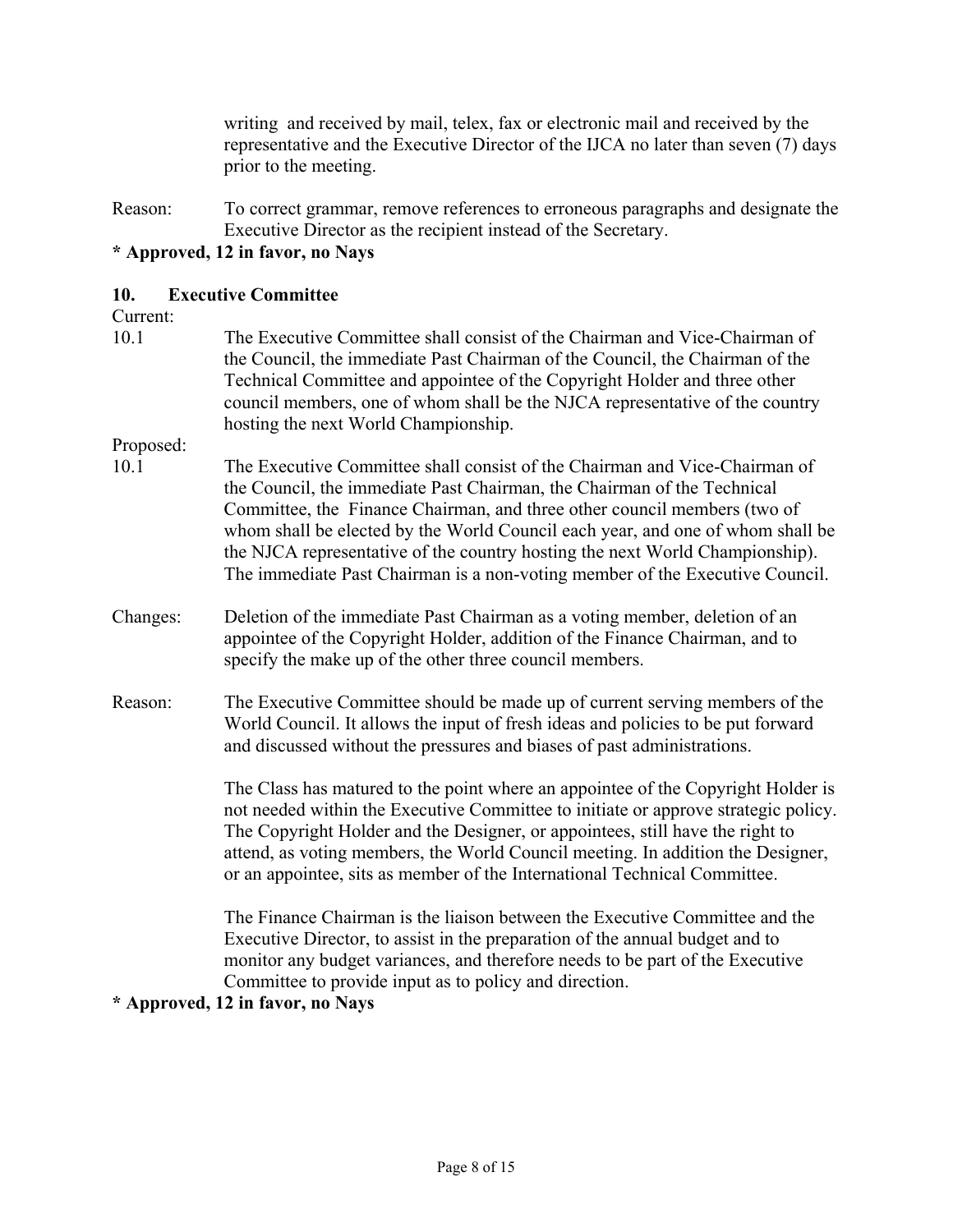Current: 10.4.1, 10.4.2 and 10.4.3 Not in use (New Rules)

Proposed, NEW:

- 10.4.1 The Executive Committee shall appoint an Executive Director and shall set terms of compensation and remuneration for the Executive Director. The Executive Director shall report to the IJCA Chairman and Executive Committee as required herein.
- 10.4.2 The duties of the Executive Director are to maintain the files and correspondence of the IJCA, to edit and have published a biannual publication of the Class, to act as Treasurer of the Class and other such duties as the Executive Committee may from time to time prescribe.
- 10.4.3 The Executive Director shall not serve as a voting member of the Executive Committee or World Council.

Changes: Adds new subsections to 10.4 of the IJCA Constitution

Reason: Formalizes what has been in place for the past several years. **\* Approved, 12 in favor, no Nays** 

#### **10.6 Accounts**

| .                   | 11000                                                                                                                                                                                                    |
|---------------------|----------------------------------------------------------------------------------------------------------------------------------------------------------------------------------------------------------|
| Current:            |                                                                                                                                                                                                          |
| 10.6.1              | The Executive Committee shall appoint a Finance Committee Chairman who shall<br>cause accounts to be kept giving full particulars of:                                                                    |
| Proposed:           |                                                                                                                                                                                                          |
| 10.6.1              | The Executive Director of the IJCA shall cause accounts to be kept giving full<br>particulars of:                                                                                                        |
| Change:             | Eliminates the appointed position of Finance Committee Chairman and specifies<br>who has direct responsibility of the keeping of accounts and preparation and<br>presentation of all financial activity. |
| Reason:             | Until now the position of Finance Committee Chair has been vacant, and the<br>duties have been shared by the people in various other positions in the IJCA and<br>the USJCA.                             |
| $\bullet$ $\bullet$ |                                                                                                                                                                                                          |

### **\* Approved, 12 in favor, no Nays**

Jim Farmer asked if the Technical Committee, under Sect 11 of the IJCA Constitution, is elected or appointed. The Chairman responded that it is appointed by the Executive Committee, and approved by the World Council, as needed.

\*Rudy Wolfs moved: That all changes to the Constitution approved at the 2001 WC Meeting shall become effective immediately. Francesco Ciccolo seconded. All Approved, no nays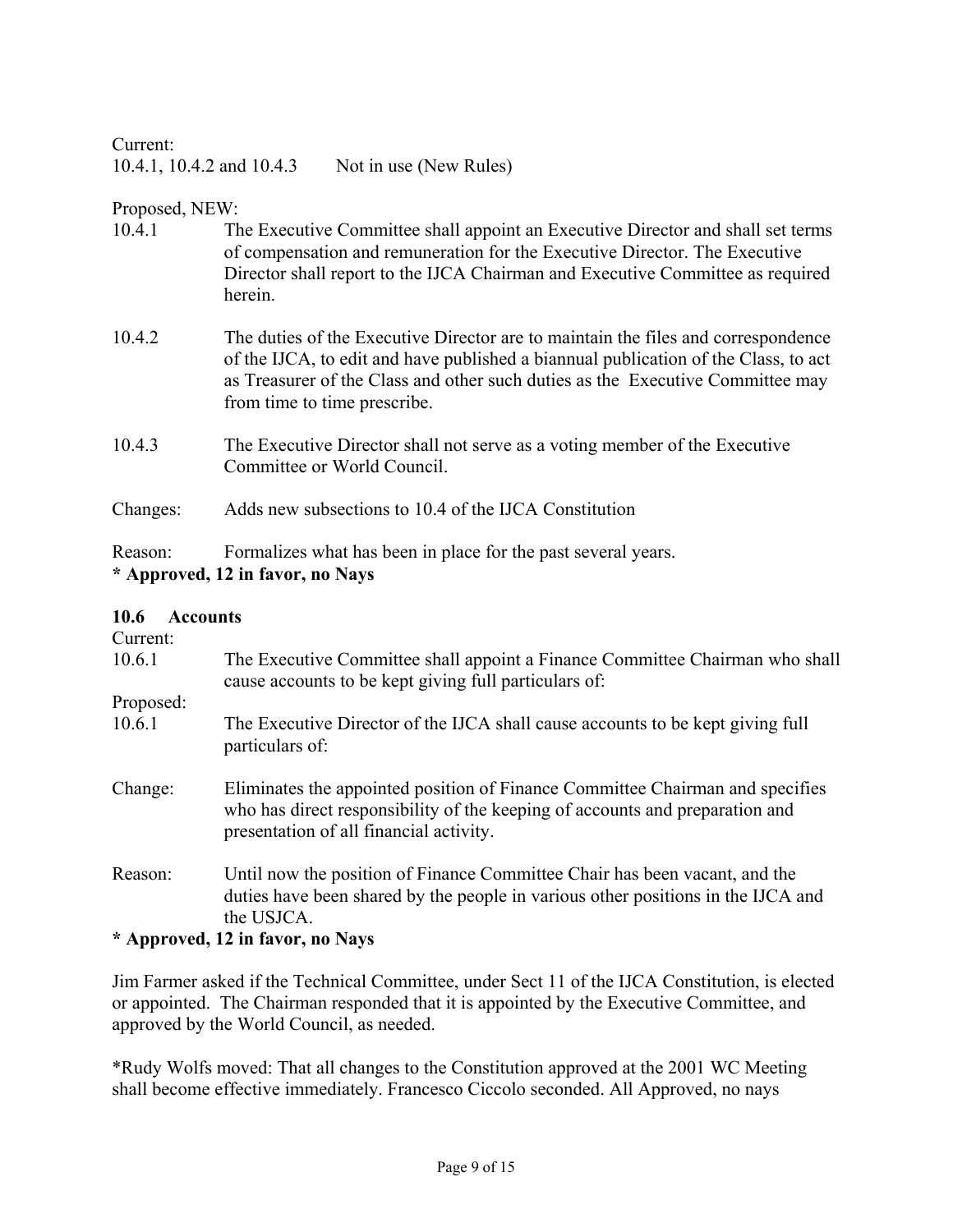\***Motion Carried:** That all changes to the Constitution approved at the 2001 WC Meeting shall become effective immediately

### **J/Boats Report**

\*See attached report

### **National Reports**

Various NJCA's presented annual reports of their activities for inclusion in the minutes. Those reports shall be appended to these minutes.

### **General Discussion, Promotion of the Class**

- Paulo Boido iterated that he has concerns regarding health of the class since he doesn't see much support from the class for the builders, and wants to see more attention on that front.
- Rudy Wolfs asked if there is someone who could find a Marketing Coordinator to put an evaluation together.
- A worldwide promotion was discussed. It was decided that each NJCA would provide a list of class members who would work to get the ideas together and summarize the information from potential Marketing/Branding companies. These lists will be submitted to the Executive Director by January 31, 2002, for overall coordination.
- ISAF has ruled that International Classes cannot enforce boat owners affix/advertise the class on the boats of an international class.
- Rudy Wolfs proposed to hold off on the sticker.

#### **2002 Worlds Entries:**

USA-JCA requested 2 additional spots at the 2002 Worlds in Kingston Canada for a total of 18 slots.

Rudy Wolfs indicated that the capacity at the Worlds, both ashore and afloat, was in the vicinity of 65 boats. A straw poll of anticipated attendees was conducted and approximately 73 entries at the outside may be expected based on the poll.

|                                 | $ARG-3$ IRL - 1 Past Champions - 2 AUS - 4 ITA - 3/5 Chairman - 1 |                            |  |
|---------------------------------|-------------------------------------------------------------------|----------------------------|--|
| $BER-2$ $IPN-5$                 | $CAN - 20$ $MEX - 2/3$ $CHI - 1$ $NED - 2$                        |                            |  |
| $FRA - 0$ $PER - 1$ $GER - 0/1$ |                                                                   | $SWE-1$ $GBR-2/3$ $USA-18$ |  |

\*Jim Farmer moved: That the USA-JCA be granted 2 extra positions at the 2002 Worlds in Kingston. Seconded by Francesco Ciccolo. **Motion Carried:** All in favor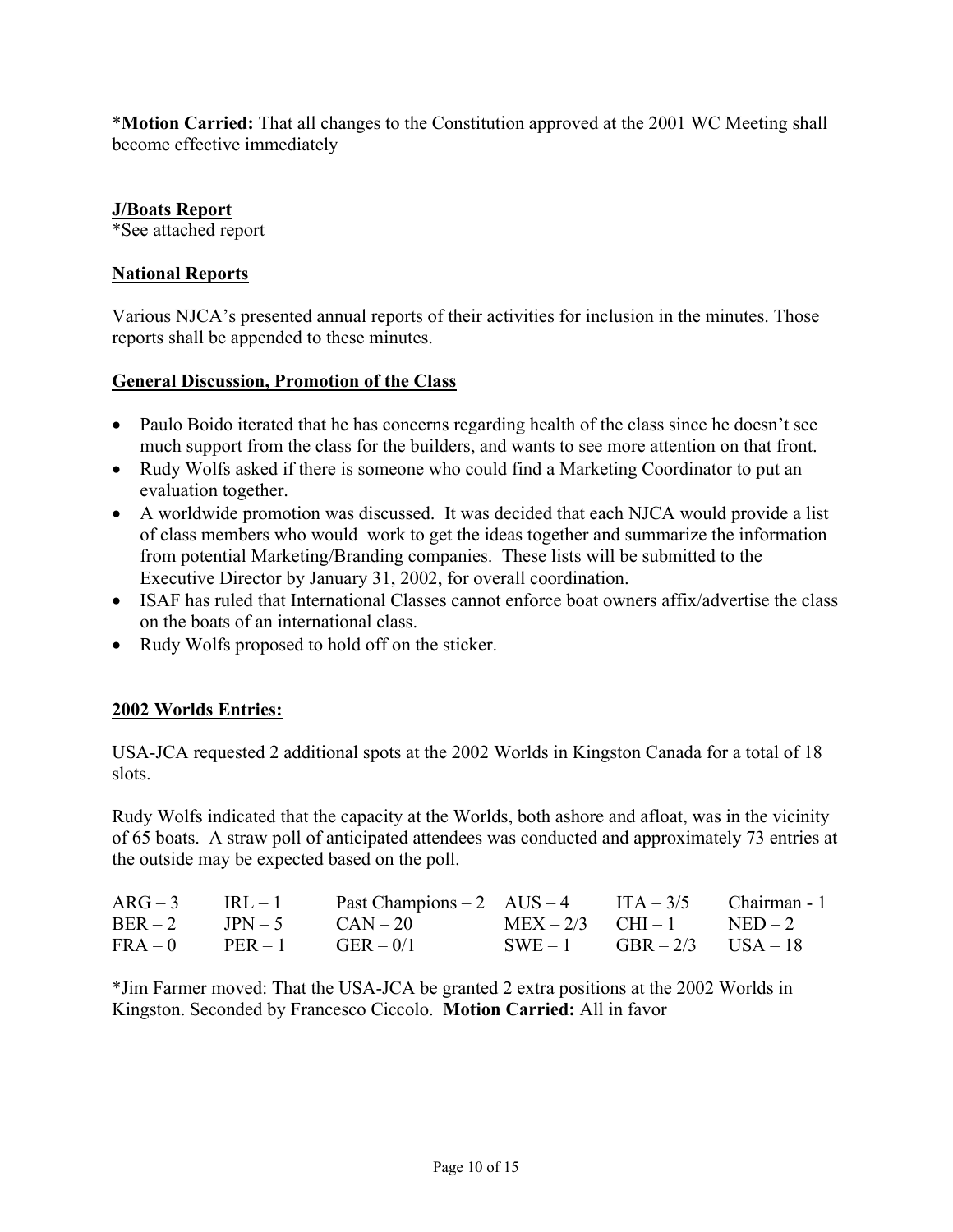### **Proposal regarding expulsion of Canadian helmsman**

The Chairman proposed that Kevin Brown, a helmsman, be expelled from the International J/24 Class Association for unsportsman-like conduct at the 2001 Worlds in Japan. A submission will be made to the Canadian Sailing Federation to advise that he has been expelled (see rule 7.1 & 7.2) from the class pending receipt of  $3<sup>rd</sup>$  party evidence (i.e. jury).

Rudy Wolfs asked that we ensure documentation is appropriate (crew and international jury at the Worlds)

\*The Chairman moved: That Kevin Brown be expelled from the IJCA and that a report of the expulsion be forwarded to the Canadian Sailing Association. Seconded by Bob Turner.

**\*Motion Approved**. All in favor.

### **Discussion regarding 2001 European Championship**

- The Chairman said that some IJCA jurors had mentioned that some masts did not include top black bands. Per ISAF, to be able to comply, we need to adopt ISAF Equipment Rules to be able to enforce black bands at the top.
- John Peck said that after telephone conversations with the measurers at the Europeans, it became apparent that Rule 2.8.1 needed to be amended to include the ISAF Equipment Rules.
- John Peck pointed out that Rule 9.2 had been overlooked at the Europeans, and must be followed to avoid controversy in the future. It was noted that a measurer recognized by the ISAF is not necessarily qualified to measure a J/24. He emphasized the time spent by the Technical Committee to develop the Measurement Manual, that is the primary tool and reference. If a measurer is not familiar with the MM, there are opportunities for misinterpretation. The Technical Committee will review the current list of "recognized" measures. Each NJCA was asked to submit a current list of active measurers for consideration and recognition.
- John Peck emphasized the importance of the Measurement Manual as a "living" document that is maintained and updated by Reid Stava. He referred to it as the "Bible or Torah" of the class, to be interpreted by the Technical Committee and/or a recognized measurer.
- Paulo Boido asked if he could have a copy as a builder. The MM will be available for electronic transfer.
- John Peck suggested that Rule 2.8.1 be amended:

|           | $\frac{1}{2}$                                                                                                                                                                                            |
|-----------|----------------------------------------------------------------------------------------------------------------------------------------------------------------------------------------------------------|
| Current:  |                                                                                                                                                                                                          |
| 2.8.1     | The method of measurement, unless otherwise stated, shall be in<br>accordance with the recommendations of the ISAF.                                                                                      |
| Proposed: |                                                                                                                                                                                                          |
| 2.8.2     | The method of measurement shall be in accordance with the IJCA<br>Measurement Manual, or unless otherwise stated, in accordance<br>with the recommendations of the ISAF and the ISAF Equipment<br>Rules. |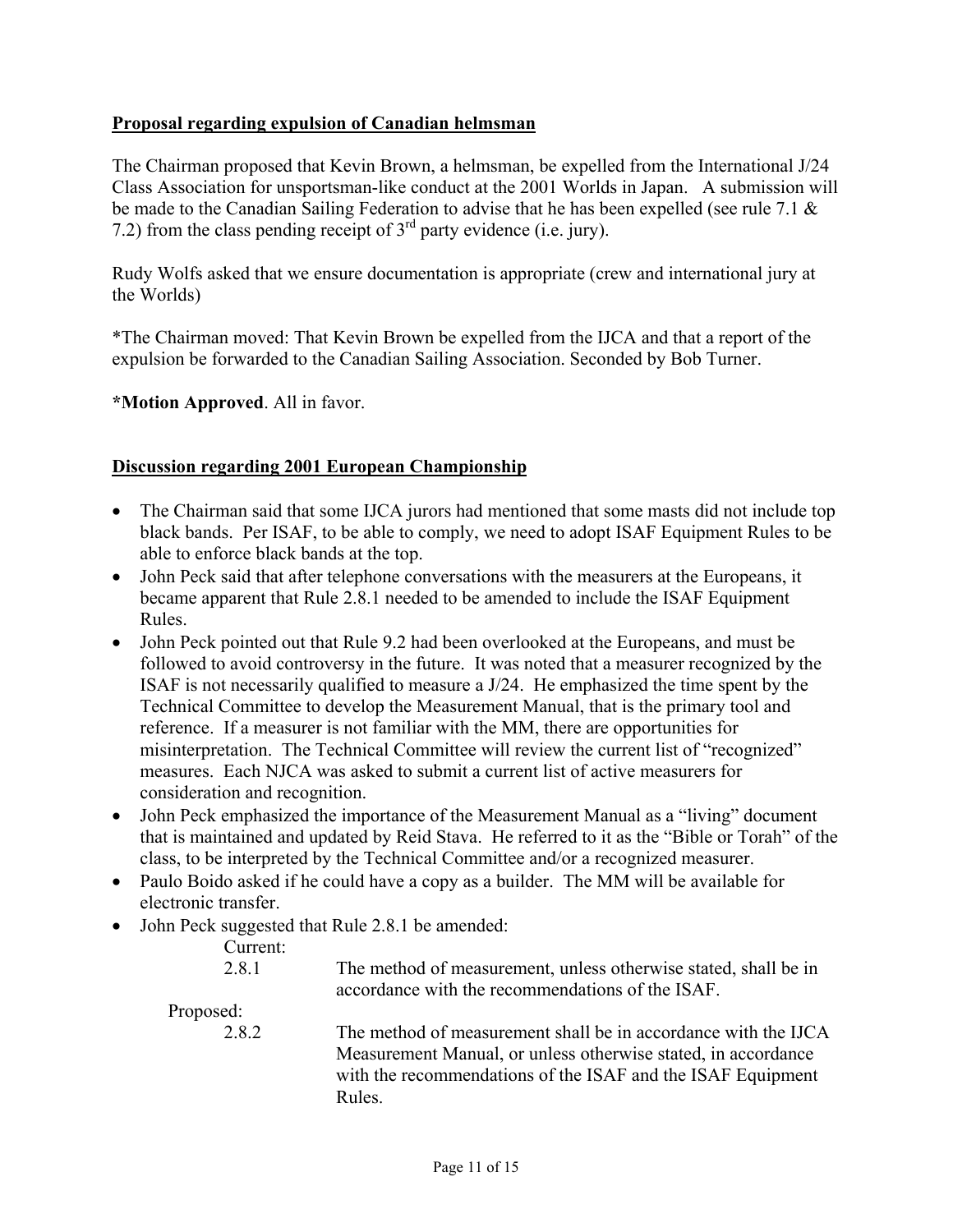\*Stuart Jardine motioned for the rule change, Bob Turner seconded. Remco Vandenberg – nay, all others – yes

The proposal will be included in the submissions to ISAF in August of 2002 for implementation in January 2003

- Francesco Ciccolo mentioned that at IJCA Technical Committee meeting held in Miami in 1998, a request was made to the Johnstones (J-Boats) to update the Builders Specifications/Drawings so they can be submitted to ISAF. This has never been done.
- Hauke Kruss referred to rule 3.1.3 as a guide to detect unauthorized alterations. He clarified how/if a boat has been measured by a recognized measurer.
- Remco Vandenberg had a Dutch measurer (ISAF, not IJCA approved) approve measurement that was later determined to be inaccurate in terms of the IJCA interpretations.
- Francesco pointed to Rule 2.7.1, to follow for IJCA measurement requirements.
- Bob Turner saw the keel, and aside from administrative problems, said we need to make sure that those owning boats need to be confident that whatever process we use, that any potential alterations are looked at by the technical committee within a finite time frame in order to be able to communicate ultimate findings to members. His personal worry was that this particular keel would result in oversized keels being produced, which would prejudice one design status.
- Stuart Jardine mentioned that he tried to measure the keel and he may not have had the appropriate information to be able to correctly measure the keel since it was not explained how to correctly measure the keel (he did not have a copy of the MM).
- Francesco Ciccolo mentioned that it is the responsibility of the owner to ensure that any modifications made to his/her boat are subsequently measured by a certified measurer to ensure the boat remains legal.
- Remco Vandenberg wants to ensure that information contained in the Measurement Manual is distributed appropriately and that the Technical Committee trains measurers.
- Stuart Jardine proposed an amendment to change the chart in Plan C of the Rule Book to reflect 12.5mm =  $\frac{1}{2}$  inch, used in templates by pin. He proposed that the Technical Committee review the table to determine if a change would be appropriate.
- John Peck said that all of the technical issues in question would be addressed at the Technical Committee meeting to be held in Miami, FL, USA on the  $12<sup>th</sup>$  of January, 2002. A full report will be provided to the World Council prior to the next AGM.
- Remco Vandenberg asked the Technical Committee to instruct the group how to measure the leading edge of a keel.
- The Chairman asked that this be done off line after the meeting.

# **World Championship Discussion**

The current rotation for World Championships are as follows: North America, Europe, North America, Europe, Other (South America or Asia), start over…

- The Chairman asked if group sees a need to change the rotation.
- Bob Turner suggested to plan a concrete schedule 3 years ahead and to have a 6-year tentative plan so that we can monitor the health of the class in the selected countries.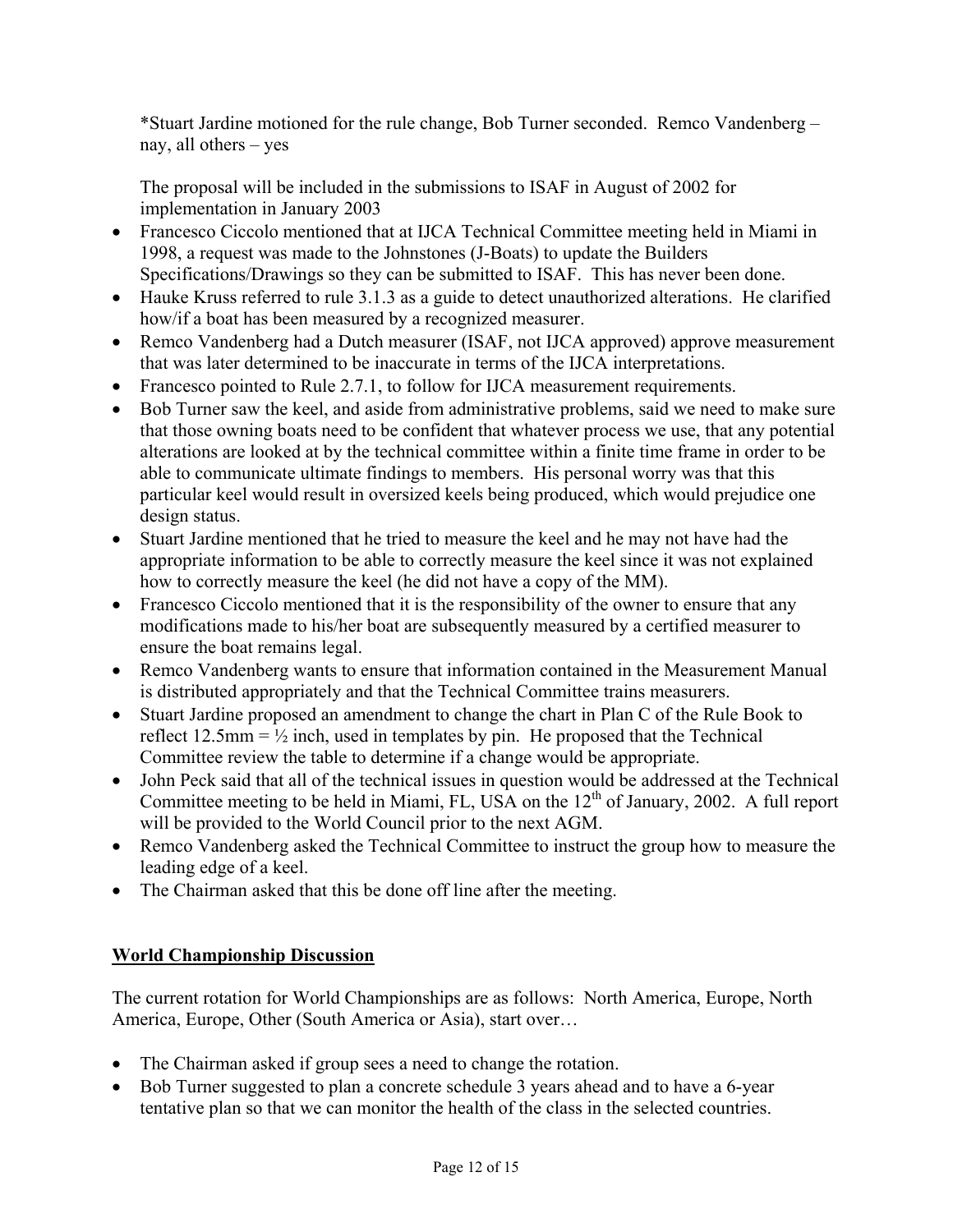- Japan Worlds 2001 report reviewed by Takeshi (see attachment)
- Rudy Wolfs reviewed progress on **2002 Worlds in Kingston**. The event will be held at the 1976 Olympic site (no YC involvement). He also reviewed boat insurance options. NOR released on website: [www.J24CAN.com/WORLDS](http://www.j24can.com/WORLDS)
- Remco Vandenberg gave a progress report on the **2003 Worlds at Medemblik** and on the 2001 Europeans

2005 Worlds – Weymouth United Kingdom

- The Chairman approval at this meeting will be for 2005 as requested by GBR class (normally 3 years ahead, but GBR believes they need the extra time to prepare)
- Bob Turner described area and sailing conditions (report is included as appendix) second week of September
- 2005 Worlds Proposal Approved, no nays

### 2006 Worlds – Melbourne Australia

- Bob Turner reviewed Australian proposal (report included as Appendix)
- Melbourne
- The Chairman noted he received notice of intent
- Final vote to be held at next AGM meeting in 2002 however application provisionally approved pending final presentation.

#### **European Championship Rotation**

- Stuart Jardine mentioned the concerns of Michael Clarke from IRL regarding scheduling of Europeans in North vs. South.
- Stuart Jardine put a proposed schedule/rotation together:
	- $2002 IRL$
	- 2003 South Europe (ITL)
	- 2004 SWE
	- $2005 FRA$
	- 2006 GBR
	- 2007 South Europe (ITL or other)
	- 2008 GER
	- $2009 NED$
	- 2010 rotation back to IRL
- Should a new NJCA come in, or an existing NJCA fall out, the rotation will be adjusted. Proposals for Championships will be reviewed and approved at each World Council Meeting.
- The European NJCA's agreed to proposed rotation.
- Marianne Schoke reviewed proposal for Malmo to host the 2004 Europeans.
- Antoine LeMaistre reviewed Crouesty proposal for 2005 Europeans
- Robin Eagleson 2002 Europeans preliminary notice submitted
- Francesco Ciccolo 2003 Italy Porto Rotondo asked for 4 days racing so they can have Italian Nationals back to back
- Jim Farmer reported on the Nationals and the Women's Open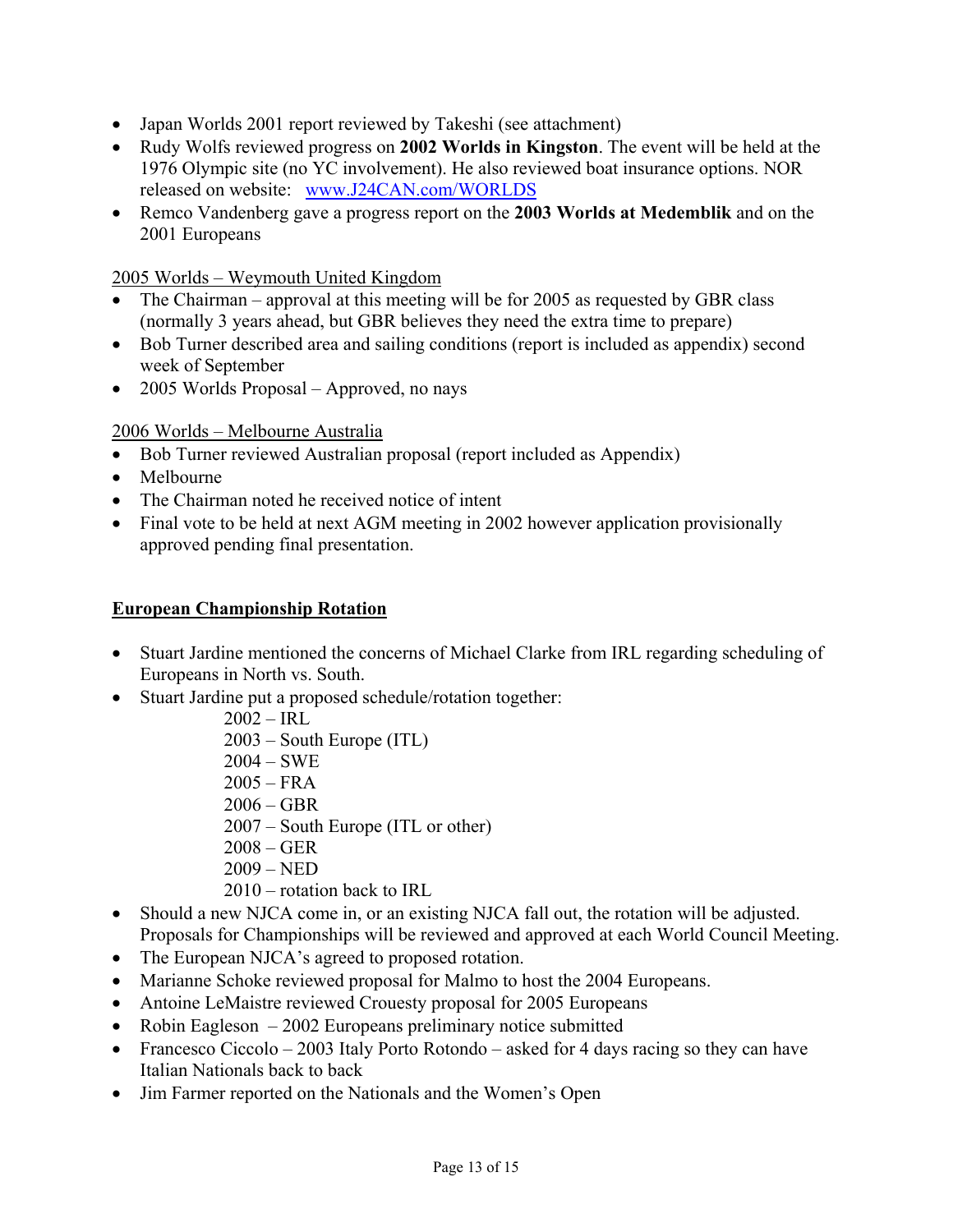# **2003 North American Championship – Mexico**

- Victor Moldanato submitted a proposal for Mexico to host the 2003 North American Championship at Valle de Bravo, a lake in the mountains of central Mexico. There are over 100 J/24's on the lake; therefore charter boats will be no problem.
- North American NJCA's agreed to proposal. This will be the first North American Championship sailed outside CAN or USA.

# **Elections**

- John Adams thanked all Executive Committee members for volunteering their time on behalf of the owners and sailors who benefit.
- Elections were held for the positions of Finance Chair, and 3 WC Executive Committee members. The 2002 IJCA Executive Committee is as follows:

| $President - serving 2 year term$         | Geoff Evelyn – Term expires $2002$              |
|-------------------------------------------|-------------------------------------------------|
| Vice President – serving 2 year term      | Donald Manasse – Term expires 2002              |
| <b>Technical Chair</b>                    | John Peck (no vote as he is Executive Director) |
| Finance Chair                             | Nadine Franczyk, nominated by Jim Farmer        |
| 1 <sup>st</sup> World Council Member Spot | Remco Vandenberg, nominated by John Adams       |
| 2 <sup>nd</sup> World Council Member Spot | Bob Turner, nominated by Remco Vandenberg       |
| 3 <sup>rd</sup> World Council Member Spot | Rudy Wolfs, as required by Constitution.        |

# **Publication of** *INTERNATIONAL J/24* **(The Magazine)**

- The Chairman introduced the USA-JCA proposal to publish the magazine and asked that this be handled at the Executive Committee level.
- Stuart Jardine asked that the World Council review the proposal at the meeting.
- Jim Farmer gave a presentation, including the background of Eric Faust (Executive Director of the USA-JCA) to produce the magazine for a flat rate per issue.
- Francesco Ciccolo had two issues regarding publication to discuss:
	- 1. the collection of information
	- 2. advertising and promotion

This might be putting too much on John Peck's plate to include the magazine

- Marianne Schoke asked for a concrete time frame.
- John Peck emphasized that the magazine is an International publication that should communicate to the class about the World and Continental Championships, National Championships, with ongoing columns addressing technical issues, restoration of older boats, and biographies on past World Champions.
- John Peck said he felt he and Eric could together, and he was comfortable considering Eric on a contract basis, but not for a finished product. He stated that the IJCA must control production of the magazine, not the USA-JCA.